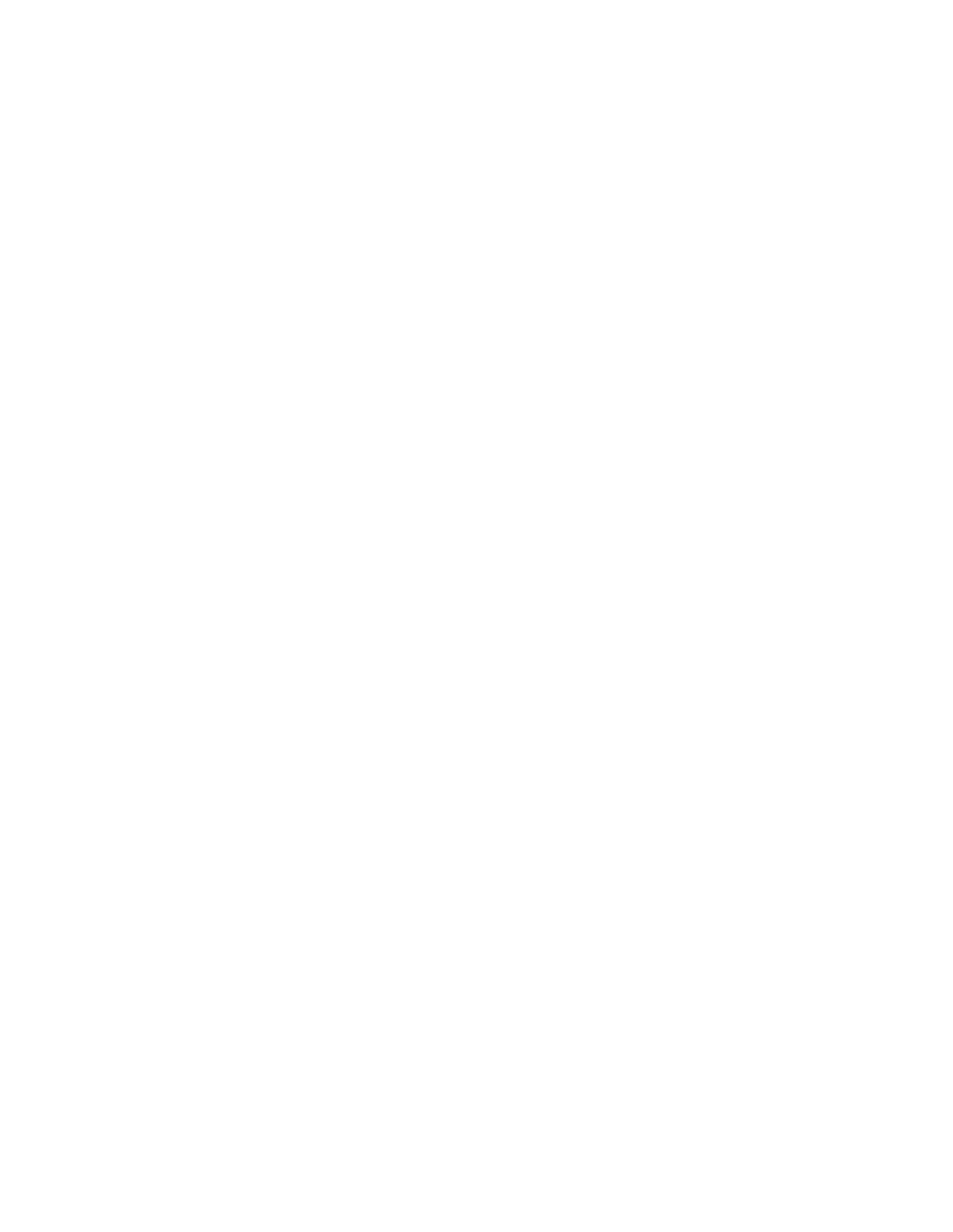|                      |                    |                                        |                                          |                                                                      | <b>Comments Received on the Draft LRTP with MIC Responses</b>                                |
|----------------------|--------------------|----------------------------------------|------------------------------------------|----------------------------------------------------------------------|----------------------------------------------------------------------------------------------|
| Comment ID:          | 8                  | Date:                                  | 8/8/2019                                 | Submittal Type:                                                      | paper form                                                                                   |
| Name:<br>Zach        |                    | Sullivan                               |                                          | Orgnization:                                                         |                                                                                              |
| Comment:             |                    |                                        |                                          | Looking at how we spend our money on transportation is baffling.     |                                                                                              |
| Response:            |                    | No contact information provided.       |                                          |                                                                      |                                                                                              |
|                      | Response Date:     |                                        |                                          | Response Submittal:<br>none                                          |                                                                                              |
|                      |                    |                                        |                                          |                                                                      |                                                                                              |
| Comment ID:          | 9                  | Date:                                  | 8/8/2019                                 | Submittal Type:                                                      | paper form                                                                                   |
| Zach<br>Name:        |                    | Sullivan                               |                                          | Orgnization:                                                         |                                                                                              |
| Comment:             |                    |                                        |                                          | I am a huge fan of more bike paths and less roads/road construction. |                                                                                              |
| Response:            |                    | No contact information provided.       |                                          |                                                                      |                                                                                              |
|                      | Response Date:     |                                        |                                          | Response Submittal:<br>none                                          |                                                                                              |
| Comment ID:          | 10                 | Date:                                  | 8/22/2019                                | Submittal Type:                                                      | paper form                                                                                   |
| <b>Nick</b><br>Name: |                    | <b>Baker</b>                           |                                          | Orgnization:                                                         | Douglas County                                                                               |
| Comment:             |                    | Thorough presentation - Great display. |                                          |                                                                      |                                                                                              |
| Response:            | No comment needed. |                                        |                                          |                                                                      |                                                                                              |
|                      | Response Date:     |                                        |                                          | Response Submittal:<br>none                                          |                                                                                              |
| Comment ID:          | 11                 | Date:                                  | 8/22/2019                                | Submittal Type:                                                      | paper form                                                                                   |
| Name:                | Catherine          | Berquist                               |                                          | Orgnization:                                                         |                                                                                              |
| Comment:             | connection.        |                                        |                                          |                                                                      | Bus service does not reach me where I live. I'm in a motorized cart and there is no sidewalk |
| Response:            |                    | No contact information provided.       |                                          |                                                                      |                                                                                              |
|                      | Response Date:     |                                        |                                          | Response Submittal:<br>none                                          |                                                                                              |
| Comment ID:          | 12                 | Date:                                  | 8/22/2019                                | Submittal Type:                                                      | paper form                                                                                   |
| Name:                | Catherine          | Berquist                               |                                          | Orgnization:                                                         |                                                                                              |
| Comment:             |                    |                                        | Arlington Avenue towards Arrowhead Road. |                                                                      | Great bus service between Duluth and Superior and up Central Entrance, but can't get up      |
| Response:            |                    | No contact information provided.       |                                          |                                                                      |                                                                                              |
|                      | Response Date:     |                                        |                                          | Response Submittal:<br>none                                          |                                                                                              |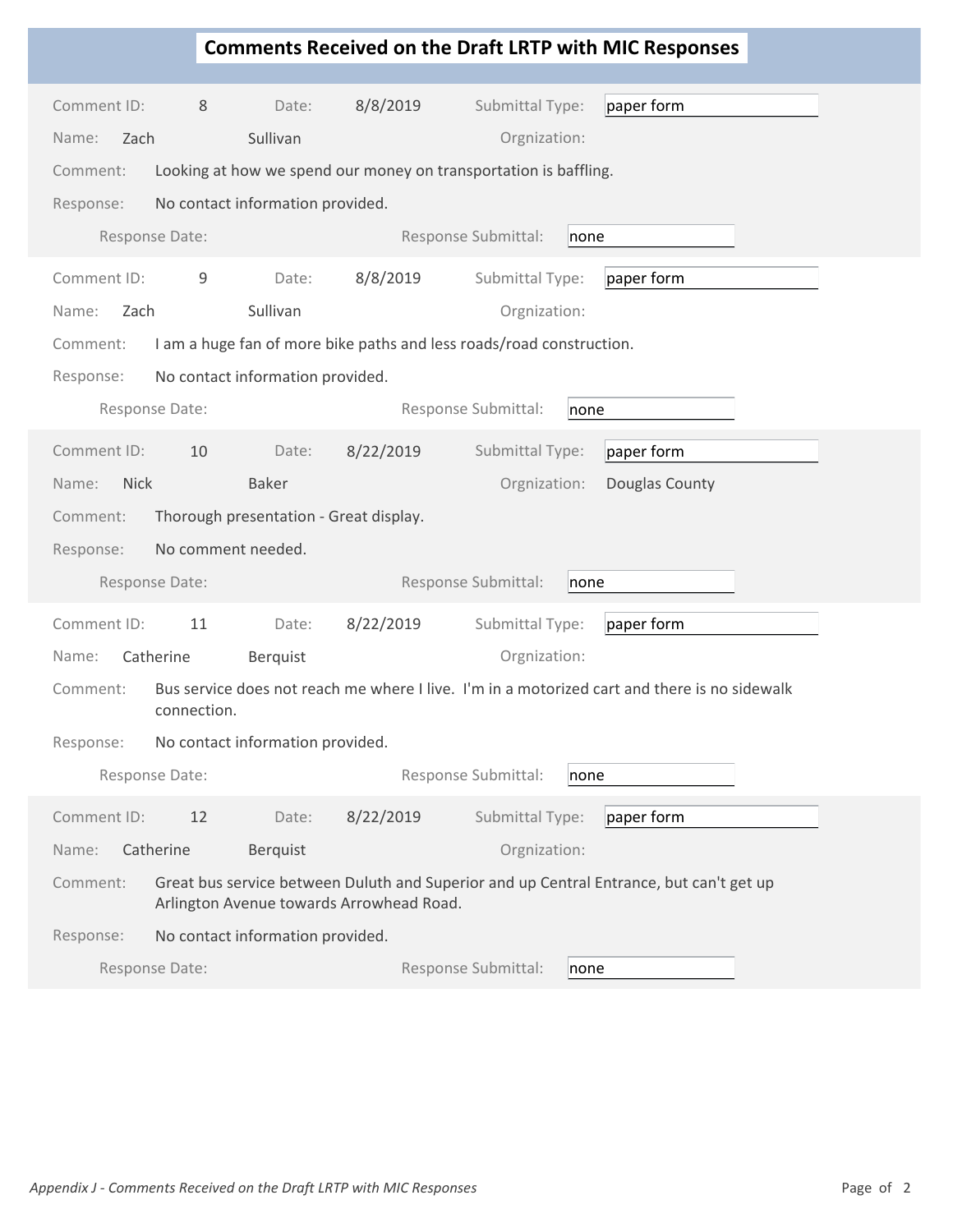|                                               |                                                                                                                                                                                                                                                                                                                                                                             |                                     |                                                      |                                                                                       | <b>Comments Received on the Draft LRTP with MIC Responses</b>                                                                                                                                                                                                                                                                                                               |  |  |
|-----------------------------------------------|-----------------------------------------------------------------------------------------------------------------------------------------------------------------------------------------------------------------------------------------------------------------------------------------------------------------------------------------------------------------------------|-------------------------------------|------------------------------------------------------|---------------------------------------------------------------------------------------|-----------------------------------------------------------------------------------------------------------------------------------------------------------------------------------------------------------------------------------------------------------------------------------------------------------------------------------------------------------------------------|--|--|
|                                               |                                                                                                                                                                                                                                                                                                                                                                             |                                     |                                                      |                                                                                       |                                                                                                                                                                                                                                                                                                                                                                             |  |  |
| Comment ID:                                   | 13                                                                                                                                                                                                                                                                                                                                                                          | Date:                               | 8/22/2019                                            | Submittal Type:                                                                       | paper form                                                                                                                                                                                                                                                                                                                                                                  |  |  |
| Name:                                         | Catherine                                                                                                                                                                                                                                                                                                                                                                   | Berquist                            |                                                      | Orgnization:                                                                          |                                                                                                                                                                                                                                                                                                                                                                             |  |  |
| Comment:                                      |                                                                                                                                                                                                                                                                                                                                                                             |                                     | clearing makes it impossible to get around.          |                                                                                       | Need better sidewalk clearing in the winter including/especially at intersections. Unreliable                                                                                                                                                                                                                                                                               |  |  |
| Response:                                     |                                                                                                                                                                                                                                                                                                                                                                             | No contact information provided.    |                                                      |                                                                                       |                                                                                                                                                                                                                                                                                                                                                                             |  |  |
|                                               | Response Date:                                                                                                                                                                                                                                                                                                                                                              |                                     |                                                      | Response Submittal:<br>none                                                           |                                                                                                                                                                                                                                                                                                                                                                             |  |  |
| Comment ID:                                   | 14                                                                                                                                                                                                                                                                                                                                                                          | Date:                               | 8/22/2019                                            | Submittal Type:                                                                       | paper form                                                                                                                                                                                                                                                                                                                                                                  |  |  |
| Name:                                         | Catherine                                                                                                                                                                                                                                                                                                                                                                   | Berquist                            |                                                      | Orgnization:                                                                          |                                                                                                                                                                                                                                                                                                                                                                             |  |  |
| Comment:                                      |                                                                                                                                                                                                                                                                                                                                                                             |                                     |                                                      | STRIDE is a life saver, but needs to be more avilable (less planned trips) like Uber. |                                                                                                                                                                                                                                                                                                                                                                             |  |  |
| No contact information provided.<br>Response: |                                                                                                                                                                                                                                                                                                                                                                             |                                     |                                                      |                                                                                       |                                                                                                                                                                                                                                                                                                                                                                             |  |  |
|                                               | Response Date:                                                                                                                                                                                                                                                                                                                                                              |                                     |                                                      | Response Submittal:<br>none                                                           |                                                                                                                                                                                                                                                                                                                                                                             |  |  |
| Comment ID:                                   | 15                                                                                                                                                                                                                                                                                                                                                                          | Date:                               | 8/22/2019                                            | Submittal Type:                                                                       | paper form                                                                                                                                                                                                                                                                                                                                                                  |  |  |
| Name:                                         | Catherine                                                                                                                                                                                                                                                                                                                                                                   | Berquist                            |                                                      | Orgnization:                                                                          |                                                                                                                                                                                                                                                                                                                                                                             |  |  |
| Comment:                                      |                                                                                                                                                                                                                                                                                                                                                                             |                                     |                                                      |                                                                                       | Need more housing options for people in motorized carts/wheelchairs along transit lines.                                                                                                                                                                                                                                                                                    |  |  |
| Response:                                     |                                                                                                                                                                                                                                                                                                                                                                             | No contact information provided.    |                                                      |                                                                                       |                                                                                                                                                                                                                                                                                                                                                                             |  |  |
|                                               | Response Date:                                                                                                                                                                                                                                                                                                                                                              |                                     |                                                      | Response Submittal:<br>none                                                           |                                                                                                                                                                                                                                                                                                                                                                             |  |  |
| Comment ID:                                   | 16                                                                                                                                                                                                                                                                                                                                                                          | Date:                               | 8/24/2019                                            | Submittal Type:                                                                       | email                                                                                                                                                                                                                                                                                                                                                                       |  |  |
| Name:<br>Dan                                  |                                                                                                                                                                                                                                                                                                                                                                             | Rau                                 |                                                      | Orgnization:                                                                          |                                                                                                                                                                                                                                                                                                                                                                             |  |  |
| Comment:                                      |                                                                                                                                                                                                                                                                                                                                                                             | decades on the old Soo Line bridge. |                                                      |                                                                                       | A pedestrian and bike way on the main bridge connecting Duluth and Superior was a serious<br>omission in the construction of the current Blatnik bridge, since there was one there for                                                                                                                                                                                      |  |  |
| Response:                                     | Thank you for your comments regarding the draft of Sustainable Choices 2045 - the Duluth-<br>Superior Long-Range Transportation Plan. Your comments have been recorded into a<br>database and will be shared with appropriate staff during Blatnik Bridge planning meetings.<br>The comments will also be included in an appendix of the final of Sustainable Choices 2045. |                                     |                                                      |                                                                                       |                                                                                                                                                                                                                                                                                                                                                                             |  |  |
|                                               |                                                                                                                                                                                                                                                                                                                                                                             |                                     |                                                      |                                                                                       |                                                                                                                                                                                                                                                                                                                                                                             |  |  |
|                                               | Response Date:                                                                                                                                                                                                                                                                                                                                                              | 10/5/2019                           |                                                      | Response Submittal:<br>email                                                          |                                                                                                                                                                                                                                                                                                                                                                             |  |  |
| Comment ID:                                   | 17                                                                                                                                                                                                                                                                                                                                                                          | Date:                               | 8/24/2019                                            | Submittal Type:                                                                       | email                                                                                                                                                                                                                                                                                                                                                                       |  |  |
| Name:<br>Dan                                  |                                                                                                                                                                                                                                                                                                                                                                             | Rau                                 |                                                      | Orgnization:                                                                          |                                                                                                                                                                                                                                                                                                                                                                             |  |  |
| Comment:                                      |                                                                                                                                                                                                                                                                                                                                                                             |                                     | shipyard, plus viewing ships going under the bridge. |                                                                                       | A pedestrian way on the Blatnik Bridge could offer: 1) A practical bike and pedestrian route<br>between the two cities, and 2) A great view of ships at the two adjoining docks and the                                                                                                                                                                                     |  |  |
| Response:                                     |                                                                                                                                                                                                                                                                                                                                                                             |                                     |                                                      |                                                                                       | Thank you for your comments regarding the draft of Sustainable Choices 2045 - the Duluth-<br>Superior Long-Range Transportation Plan. Your comments have been recorded into a<br>database and will be shared with appropriate staff during Blatnik Bridge planning meetings.<br>The comments will also be included in an appendix of the final of Sustainable Choices 2045. |  |  |

Appendix J - Comments Received on the Draft LRTP with MIC Responses **Page 1 and 20 and 20 and 20 and 20 and 20** Page 5 of 26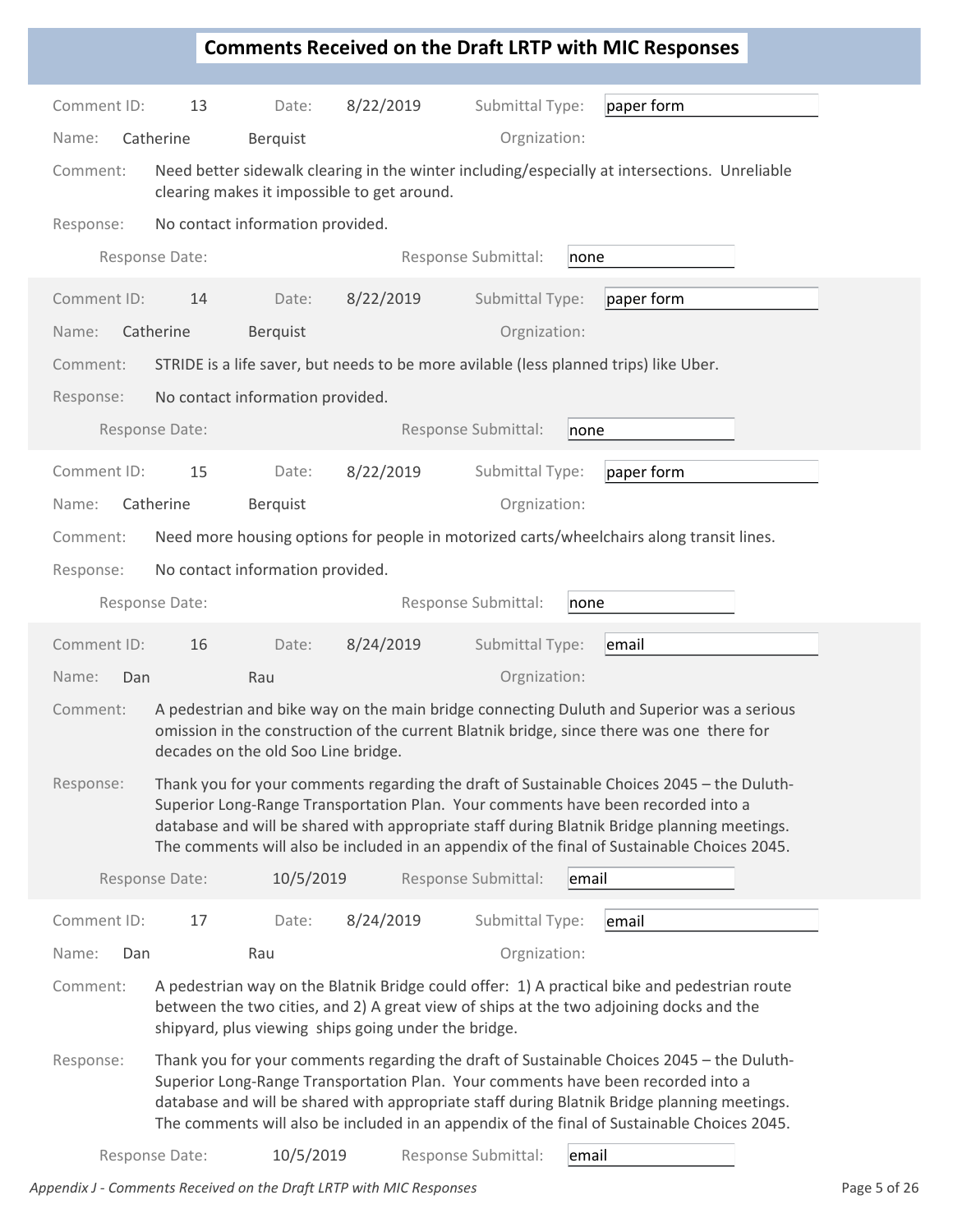| Comment ID:<br>18<br>8/28/2019<br>Submittal Type:<br>Date:<br>email<br>Orgnization:<br>Name:<br>van der Hagen<br>Jordan<br>Comment:<br>runs through downtown is really necessary for the transportation needs of our community. I<br>saw in the plan that it doesn't have nearly the usage that it's capacity warrants, whereas we<br>see large amounts of congestion in areas adjacent to it (Canal Park, Bayfront, Etc.).<br>Response:<br>Thank you for your comments regarding the draft of Sustainable Choices 2045 - the Duluth-<br>Superior Long-Range Transportation Plan. Your comments have been recorded into a<br>database and will be shared with appropriate staff during I-35 corridor planning meetings and<br>other meetings. The comments will also be included in an appendix of the final of Sustainable<br>Choices 2045.<br>Response Date:<br>10/5/2019<br>Response Submittal:<br>email<br>8/28/2019<br>Comment ID:<br>19<br>Submittal Type:<br>email<br>Date:<br>Jordan<br>van der Hagen<br>Orgnization:<br>Name:<br>Comment:<br>I would be curious to see if converting I-35 to some sort of parkway would be a feasible option<br>for the city, as I could see it alleviating much of the traffic issues related to traversing between<br>Downtown and Canal Park, while also providing new, easier options for multi-modal<br>transportation users. Not to mention all the real estate which could be opened up by slimming<br>the 16 lanes of east-west traffic we see in downtown Duluth.<br>Thank you for your comments regarding the draft of Sustainable Choices 2045 - the Duluth-<br>Response:<br>Superior Long-Range Transportation Plan. Your comments have been recorded into a<br>database and will be shared with appropriate staff during I-35 corridor planning meetings and<br>other meetings. The comments will also be included in an appendix of the final of Sustainable<br>Choices 2045.<br>10/5/2019<br>Response Submittal:<br>Response Date:<br>email<br>Comment ID:<br>8/28/2019<br>Submittal Type:<br>email<br>20<br>Date:<br>Orgnization:<br>Jordan<br>Name:<br>van der Hagen<br>Comment:<br>I think converting I-35 to some sort of parkway would be a cool idea to see explored further in<br>your planning process.<br>Response:<br>Thank you for your comments regarding the draft of Sustainable Choices 2045 - the Duluth-<br>Superior Long-Range Transportation Plan. Your comments have been recorded into a<br>database and will be shared with appropriate staff during I-35 corridor planning meetings and<br>other meetings. The comments will also be included in an appendix of the final of Sustainable<br>Choices 2045.<br>10/5/2019<br>Response Submittal:<br>Response Date:<br>email |  |  |  |  | <b>Comments Received on the Draft LRTP with MIC Responses</b> |  |
|---------------------------------------------------------------------------------------------------------------------------------------------------------------------------------------------------------------------------------------------------------------------------------------------------------------------------------------------------------------------------------------------------------------------------------------------------------------------------------------------------------------------------------------------------------------------------------------------------------------------------------------------------------------------------------------------------------------------------------------------------------------------------------------------------------------------------------------------------------------------------------------------------------------------------------------------------------------------------------------------------------------------------------------------------------------------------------------------------------------------------------------------------------------------------------------------------------------------------------------------------------------------------------------------------------------------------------------------------------------------------------------------------------------------------------------------------------------------------------------------------------------------------------------------------------------------------------------------------------------------------------------------------------------------------------------------------------------------------------------------------------------------------------------------------------------------------------------------------------------------------------------------------------------------------------------------------------------------------------------------------------------------------------------------------------------------------------------------------------------------------------------------------------------------------------------------------------------------------------------------------------------------------------------------------------------------------------------------------------------------------------------------------------------------------------------------------------------------------------------------------------------------------------------------------------------------------------------------------------------------------------------------------------------------------------------------------------------------------------------------------------|--|--|--|--|---------------------------------------------------------------|--|
|                                                                                                                                                                                                                                                                                                                                                                                                                                                                                                                                                                                                                                                                                                                                                                                                                                                                                                                                                                                                                                                                                                                                                                                                                                                                                                                                                                                                                                                                                                                                                                                                                                                                                                                                                                                                                                                                                                                                                                                                                                                                                                                                                                                                                                                                                                                                                                                                                                                                                                                                                                                                                                                                                                                                                         |  |  |  |  |                                                               |  |
|                                                                                                                                                                                                                                                                                                                                                                                                                                                                                                                                                                                                                                                                                                                                                                                                                                                                                                                                                                                                                                                                                                                                                                                                                                                                                                                                                                                                                                                                                                                                                                                                                                                                                                                                                                                                                                                                                                                                                                                                                                                                                                                                                                                                                                                                                                                                                                                                                                                                                                                                                                                                                                                                                                                                                         |  |  |  |  |                                                               |  |
| I wanted to get in a point I would like to see addressed. I am curious to see if Interstate 35 as it                                                                                                                                                                                                                                                                                                                                                                                                                                                                                                                                                                                                                                                                                                                                                                                                                                                                                                                                                                                                                                                                                                                                                                                                                                                                                                                                                                                                                                                                                                                                                                                                                                                                                                                                                                                                                                                                                                                                                                                                                                                                                                                                                                                                                                                                                                                                                                                                                                                                                                                                                                                                                                                    |  |  |  |  |                                                               |  |
|                                                                                                                                                                                                                                                                                                                                                                                                                                                                                                                                                                                                                                                                                                                                                                                                                                                                                                                                                                                                                                                                                                                                                                                                                                                                                                                                                                                                                                                                                                                                                                                                                                                                                                                                                                                                                                                                                                                                                                                                                                                                                                                                                                                                                                                                                                                                                                                                                                                                                                                                                                                                                                                                                                                                                         |  |  |  |  |                                                               |  |
|                                                                                                                                                                                                                                                                                                                                                                                                                                                                                                                                                                                                                                                                                                                                                                                                                                                                                                                                                                                                                                                                                                                                                                                                                                                                                                                                                                                                                                                                                                                                                                                                                                                                                                                                                                                                                                                                                                                                                                                                                                                                                                                                                                                                                                                                                                                                                                                                                                                                                                                                                                                                                                                                                                                                                         |  |  |  |  |                                                               |  |
|                                                                                                                                                                                                                                                                                                                                                                                                                                                                                                                                                                                                                                                                                                                                                                                                                                                                                                                                                                                                                                                                                                                                                                                                                                                                                                                                                                                                                                                                                                                                                                                                                                                                                                                                                                                                                                                                                                                                                                                                                                                                                                                                                                                                                                                                                                                                                                                                                                                                                                                                                                                                                                                                                                                                                         |  |  |  |  |                                                               |  |
|                                                                                                                                                                                                                                                                                                                                                                                                                                                                                                                                                                                                                                                                                                                                                                                                                                                                                                                                                                                                                                                                                                                                                                                                                                                                                                                                                                                                                                                                                                                                                                                                                                                                                                                                                                                                                                                                                                                                                                                                                                                                                                                                                                                                                                                                                                                                                                                                                                                                                                                                                                                                                                                                                                                                                         |  |  |  |  |                                                               |  |
|                                                                                                                                                                                                                                                                                                                                                                                                                                                                                                                                                                                                                                                                                                                                                                                                                                                                                                                                                                                                                                                                                                                                                                                                                                                                                                                                                                                                                                                                                                                                                                                                                                                                                                                                                                                                                                                                                                                                                                                                                                                                                                                                                                                                                                                                                                                                                                                                                                                                                                                                                                                                                                                                                                                                                         |  |  |  |  |                                                               |  |
|                                                                                                                                                                                                                                                                                                                                                                                                                                                                                                                                                                                                                                                                                                                                                                                                                                                                                                                                                                                                                                                                                                                                                                                                                                                                                                                                                                                                                                                                                                                                                                                                                                                                                                                                                                                                                                                                                                                                                                                                                                                                                                                                                                                                                                                                                                                                                                                                                                                                                                                                                                                                                                                                                                                                                         |  |  |  |  |                                                               |  |
|                                                                                                                                                                                                                                                                                                                                                                                                                                                                                                                                                                                                                                                                                                                                                                                                                                                                                                                                                                                                                                                                                                                                                                                                                                                                                                                                                                                                                                                                                                                                                                                                                                                                                                                                                                                                                                                                                                                                                                                                                                                                                                                                                                                                                                                                                                                                                                                                                                                                                                                                                                                                                                                                                                                                                         |  |  |  |  |                                                               |  |
|                                                                                                                                                                                                                                                                                                                                                                                                                                                                                                                                                                                                                                                                                                                                                                                                                                                                                                                                                                                                                                                                                                                                                                                                                                                                                                                                                                                                                                                                                                                                                                                                                                                                                                                                                                                                                                                                                                                                                                                                                                                                                                                                                                                                                                                                                                                                                                                                                                                                                                                                                                                                                                                                                                                                                         |  |  |  |  |                                                               |  |
|                                                                                                                                                                                                                                                                                                                                                                                                                                                                                                                                                                                                                                                                                                                                                                                                                                                                                                                                                                                                                                                                                                                                                                                                                                                                                                                                                                                                                                                                                                                                                                                                                                                                                                                                                                                                                                                                                                                                                                                                                                                                                                                                                                                                                                                                                                                                                                                                                                                                                                                                                                                                                                                                                                                                                         |  |  |  |  |                                                               |  |
|                                                                                                                                                                                                                                                                                                                                                                                                                                                                                                                                                                                                                                                                                                                                                                                                                                                                                                                                                                                                                                                                                                                                                                                                                                                                                                                                                                                                                                                                                                                                                                                                                                                                                                                                                                                                                                                                                                                                                                                                                                                                                                                                                                                                                                                                                                                                                                                                                                                                                                                                                                                                                                                                                                                                                         |  |  |  |  |                                                               |  |
|                                                                                                                                                                                                                                                                                                                                                                                                                                                                                                                                                                                                                                                                                                                                                                                                                                                                                                                                                                                                                                                                                                                                                                                                                                                                                                                                                                                                                                                                                                                                                                                                                                                                                                                                                                                                                                                                                                                                                                                                                                                                                                                                                                                                                                                                                                                                                                                                                                                                                                                                                                                                                                                                                                                                                         |  |  |  |  |                                                               |  |
|                                                                                                                                                                                                                                                                                                                                                                                                                                                                                                                                                                                                                                                                                                                                                                                                                                                                                                                                                                                                                                                                                                                                                                                                                                                                                                                                                                                                                                                                                                                                                                                                                                                                                                                                                                                                                                                                                                                                                                                                                                                                                                                                                                                                                                                                                                                                                                                                                                                                                                                                                                                                                                                                                                                                                         |  |  |  |  |                                                               |  |
|                                                                                                                                                                                                                                                                                                                                                                                                                                                                                                                                                                                                                                                                                                                                                                                                                                                                                                                                                                                                                                                                                                                                                                                                                                                                                                                                                                                                                                                                                                                                                                                                                                                                                                                                                                                                                                                                                                                                                                                                                                                                                                                                                                                                                                                                                                                                                                                                                                                                                                                                                                                                                                                                                                                                                         |  |  |  |  |                                                               |  |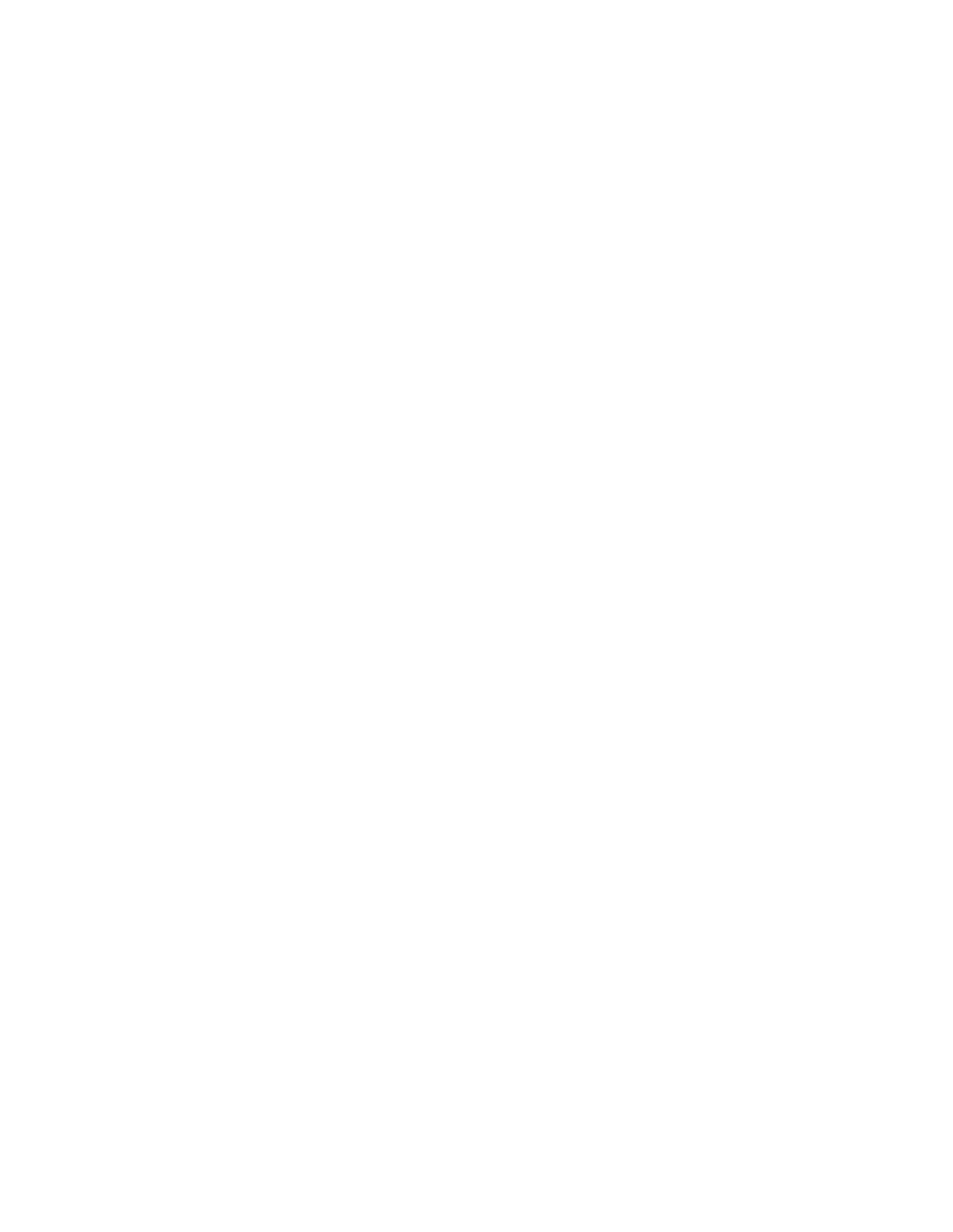|             |                        |                                                             |           |                     |       | <b>Comments Received on the Draft LRTP with MIC Responses</b>                                                                                                                                                                                                                                      |  |
|-------------|------------------------|-------------------------------------------------------------|-----------|---------------------|-------|----------------------------------------------------------------------------------------------------------------------------------------------------------------------------------------------------------------------------------------------------------------------------------------------------|--|
|             |                        |                                                             |           |                     |       |                                                                                                                                                                                                                                                                                                    |  |
| Comment ID: | 60                     | Date:                                                       | 8/28/2019 | Submittal Type:     |       | email                                                                                                                                                                                                                                                                                              |  |
| Name:       |                        |                                                             |           | Orgnization:        |       | Minnesota DOT                                                                                                                                                                                                                                                                                      |  |
| Comment:    | of travel.             |                                                             |           |                     |       | Page 5-3 fourth paragraph: Leading with driving - i.e., "driving, walking, cycling" - indicates<br>that the top priority, even for short trips, will continue to be making it easy for people to<br>travel by personal automobile. Consider revising if the intent is to promote alternative means |  |
| Response:   | Revision was made.     |                                                             |           |                     |       |                                                                                                                                                                                                                                                                                                    |  |
|             | Response Date:         | 10/10/2019                                                  |           | Response Submittal: | email |                                                                                                                                                                                                                                                                                                    |  |
| Comment ID: | 61                     | Date:                                                       | 8/28/2019 | Submittal Type:     |       | email                                                                                                                                                                                                                                                                                              |  |
| Name:       |                        |                                                             |           | Orgnization:        |       | Minnesota DOT                                                                                                                                                                                                                                                                                      |  |
| Comment:    |                        | to an implementation plan.                                  |           |                     |       | Page 5-4 first paragraph: The LRTP never seems to answer these questions. Instead, it defers                                                                                                                                                                                                       |  |
| Response:   | Provided more clarity. |                                                             |           |                     |       |                                                                                                                                                                                                                                                                                                    |  |
|             | Response Date:         | 10/10/2019                                                  |           | Response Submittal: | email |                                                                                                                                                                                                                                                                                                    |  |
| Comment ID: | 62                     | Date:                                                       | 8/28/2019 | Submittal Type:     |       | email                                                                                                                                                                                                                                                                                              |  |
| Name:       |                        |                                                             |           | Orgnization:        |       | Minnesota DOT                                                                                                                                                                                                                                                                                      |  |
| Comment:    | Revision was made.     | text box only focuses on the history of the one-way system. |           |                     |       | Page 5-5 sidebar: The header implies converting the one-way system back to two-way, but the                                                                                                                                                                                                        |  |
| Response:   |                        |                                                             |           | Response Submittal: |       |                                                                                                                                                                                                                                                                                                    |  |
|             | Response Date:         | 10/10/2019                                                  |           |                     | email |                                                                                                                                                                                                                                                                                                    |  |
| Comment ID: | 63                     | Date:                                                       | 8/28/2019 | Submittal Type:     |       | email                                                                                                                                                                                                                                                                                              |  |
| Name:       |                        |                                                             |           | Orgnization:        |       | Minnesota DOT                                                                                                                                                                                                                                                                                      |  |
| Comment:    |                        | maintenance demands and what is a new demand.               |           |                     |       | Page 5-5 third bullet: Consider rewording the bullet to clarify what is part of existing                                                                                                                                                                                                           |  |
| Response:   | No action needed.      |                                                             |           |                     |       |                                                                                                                                                                                                                                                                                                    |  |
|             | Response Date:         | 10/10/2019                                                  |           | Response Submittal: | email |                                                                                                                                                                                                                                                                                                    |  |
| Comment ID: | 64                     | Date:                                                       | 8/28/2019 | Submittal Type:     |       | email                                                                                                                                                                                                                                                                                              |  |
| Name:       |                        |                                                             |           | Orgnization:        |       | Minnesota DOT                                                                                                                                                                                                                                                                                      |  |
| Comment:    |                        | physical inactivity as a challenge.                         |           |                     |       | Page 5-6 first bullet: Public health benefits extend beyond physical inactivity to include social<br>cohesion, safety, stress reduction, improved environmental health and more. Consider adding<br>the ability to support healthy people and environment as an opportunity rather than listing    |  |
| Response:   |                        | Revision was made. Bullet added.                            |           |                     |       |                                                                                                                                                                                                                                                                                                    |  |
|             | Response Date:         | 10/10/2019                                                  |           | Response Submittal: | email |                                                                                                                                                                                                                                                                                                    |  |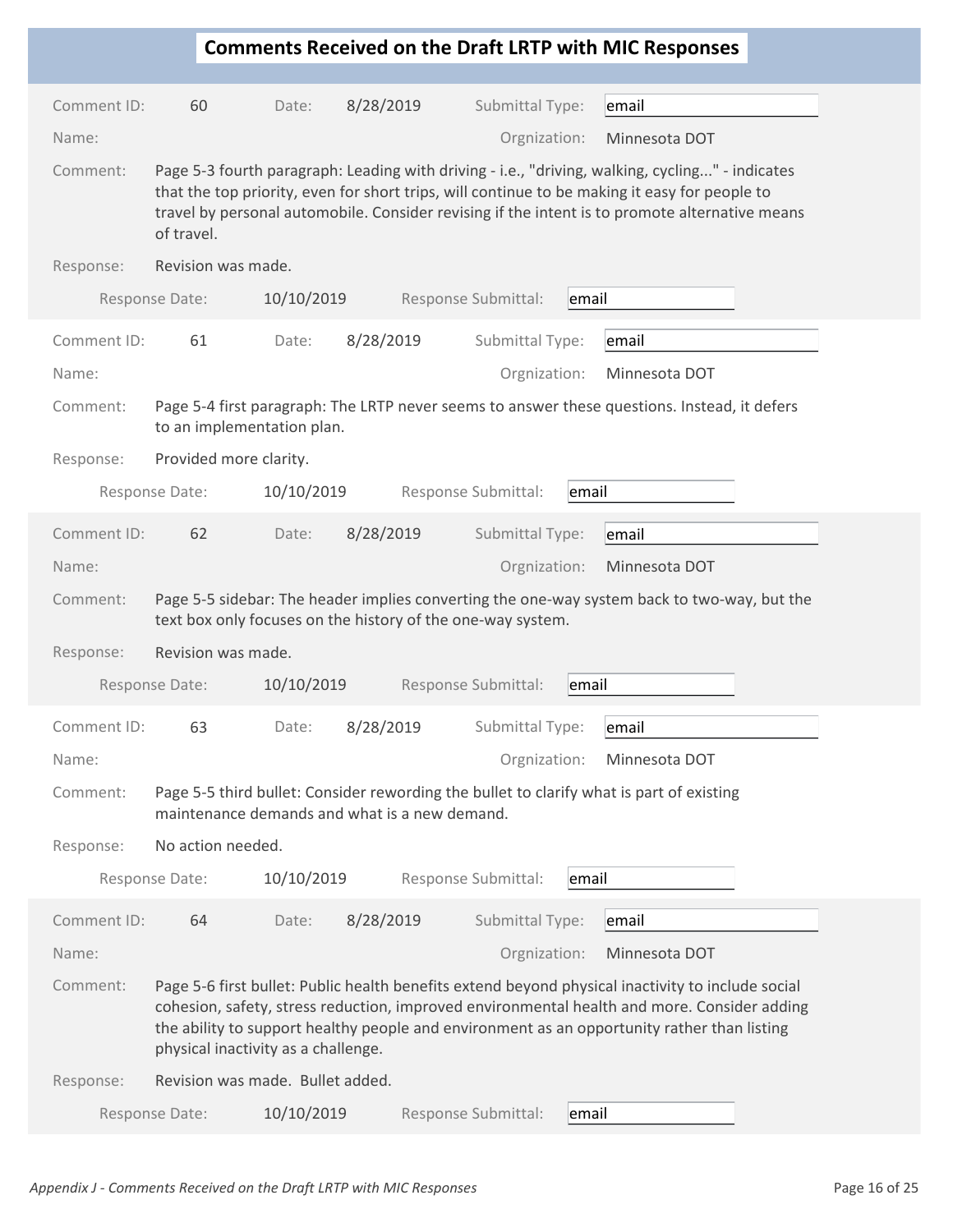|             |                    |                                                                     |           |                     | <b>Comments Received on the Draft LRTP with MIC Responses</b>                                                                                                                                                                                                                                                                                                                                |
|-------------|--------------------|---------------------------------------------------------------------|-----------|---------------------|----------------------------------------------------------------------------------------------------------------------------------------------------------------------------------------------------------------------------------------------------------------------------------------------------------------------------------------------------------------------------------------------|
|             |                    |                                                                     |           |                     |                                                                                                                                                                                                                                                                                                                                                                                              |
| Comment ID: | 65                 | Date:                                                               | 8/28/2019 | Submittal Type:     | email                                                                                                                                                                                                                                                                                                                                                                                        |
| Name:       |                    |                                                                     |           | Orgnization:        | Minnesota DOT                                                                                                                                                                                                                                                                                                                                                                                |
| Comment:    |                    | Page 5-11: Hard to believe there is not more current data.          |           |                     |                                                                                                                                                                                                                                                                                                                                                                                              |
| Response:   |                    | added for clarification on page 5-12.                               |           |                     | Revision was made. Figures 5.1-5.4 replaced with figures with 2018 data. One paragraph                                                                                                                                                                                                                                                                                                       |
|             | Response Date:     | 10/10/2019                                                          |           | Response Submittal: | email                                                                                                                                                                                                                                                                                                                                                                                        |
| Comment ID: | 66                 | Date:                                                               | 8/28/2019 | Submittal Type:     | email                                                                                                                                                                                                                                                                                                                                                                                        |
| Name:       |                    |                                                                     |           | Orgnization:        | Minnesota DOT                                                                                                                                                                                                                                                                                                                                                                                |
| Comment:    |                    | on ADA sidewalk improvements and sidewalk condition bullets.        |           |                     | Page 5-12: Would like to see more connection of active transportation and the transit system.<br>Almost anyone using fixed route transit is using public active transportation (exceptions when<br>you have a stop right outside your residence and someone drops you off). These modes and<br>networks share a special interconnection that is unaddressed with the exception of the bullet |
| Response:   |                    |                                                                     |           |                     | Revision was made. Significant revision to this section to highlight our transit system and note<br>interconnections locally and regionally. Transit is also briefly summarized on page 5-34.                                                                                                                                                                                                |
|             | Response Date:     | 10/10/2019                                                          |           | Response Submittal: | email                                                                                                                                                                                                                                                                                                                                                                                        |
| Comment ID: | 67                 | Date:                                                               | 8/28/2019 | Submittal Type:     | email                                                                                                                                                                                                                                                                                                                                                                                        |
| Name:       |                    |                                                                     |           | Orgnization:        | Minnesota DOT                                                                                                                                                                                                                                                                                                                                                                                |
| Comment:    |                    | Page 5-12: What about intercity bus?                                |           |                     |                                                                                                                                                                                                                                                                                                                                                                                              |
| Response:   |                    | side bar. They are also breifly mentioned on the revised page 5-34. |           |                     | Revisions were made. Improved listing of inter-city options are provided in the text and in the                                                                                                                                                                                                                                                                                              |
|             |                    | Response Date: 10/10/2019 Response Submittal: email                 |           |                     |                                                                                                                                                                                                                                                                                                                                                                                              |
| Comment ID: | 68                 | Date:                                                               | 8/28/2019 | Submittal Type:     | email                                                                                                                                                                                                                                                                                                                                                                                        |
| Name:       |                    |                                                                     |           | Orgnization:        | Minnesota DOT                                                                                                                                                                                                                                                                                                                                                                                |
| Comment:    |                    | Page 5-12 first bullet: Add missing).                               |           |                     |                                                                                                                                                                                                                                                                                                                                                                                              |
| Response:   | Revision was made. |                                                                     |           |                     |                                                                                                                                                                                                                                                                                                                                                                                              |
|             | Response Date:     | 10/10/2019                                                          |           | Response Submittal: | email                                                                                                                                                                                                                                                                                                                                                                                        |
| Comment ID: | 69                 |                                                                     | 8/28/2019 | Submittal Type:     |                                                                                                                                                                                                                                                                                                                                                                                              |
|             |                    | Date:                                                               |           |                     | email                                                                                                                                                                                                                                                                                                                                                                                        |
| Name:       |                    |                                                                     |           | Orgnization:        | Minnesota DOT                                                                                                                                                                                                                                                                                                                                                                                |
| Comment:    |                    | Page 5-13 first paragraph: Add "a" - serves as a full-service.      |           |                     |                                                                                                                                                                                                                                                                                                                                                                                              |
| Response:   | Revision was made. |                                                                     |           |                     |                                                                                                                                                                                                                                                                                                                                                                                              |
|             | Response Date:     | 10/10/2019                                                          |           | Response Submittal: | email                                                                                                                                                                                                                                                                                                                                                                                        |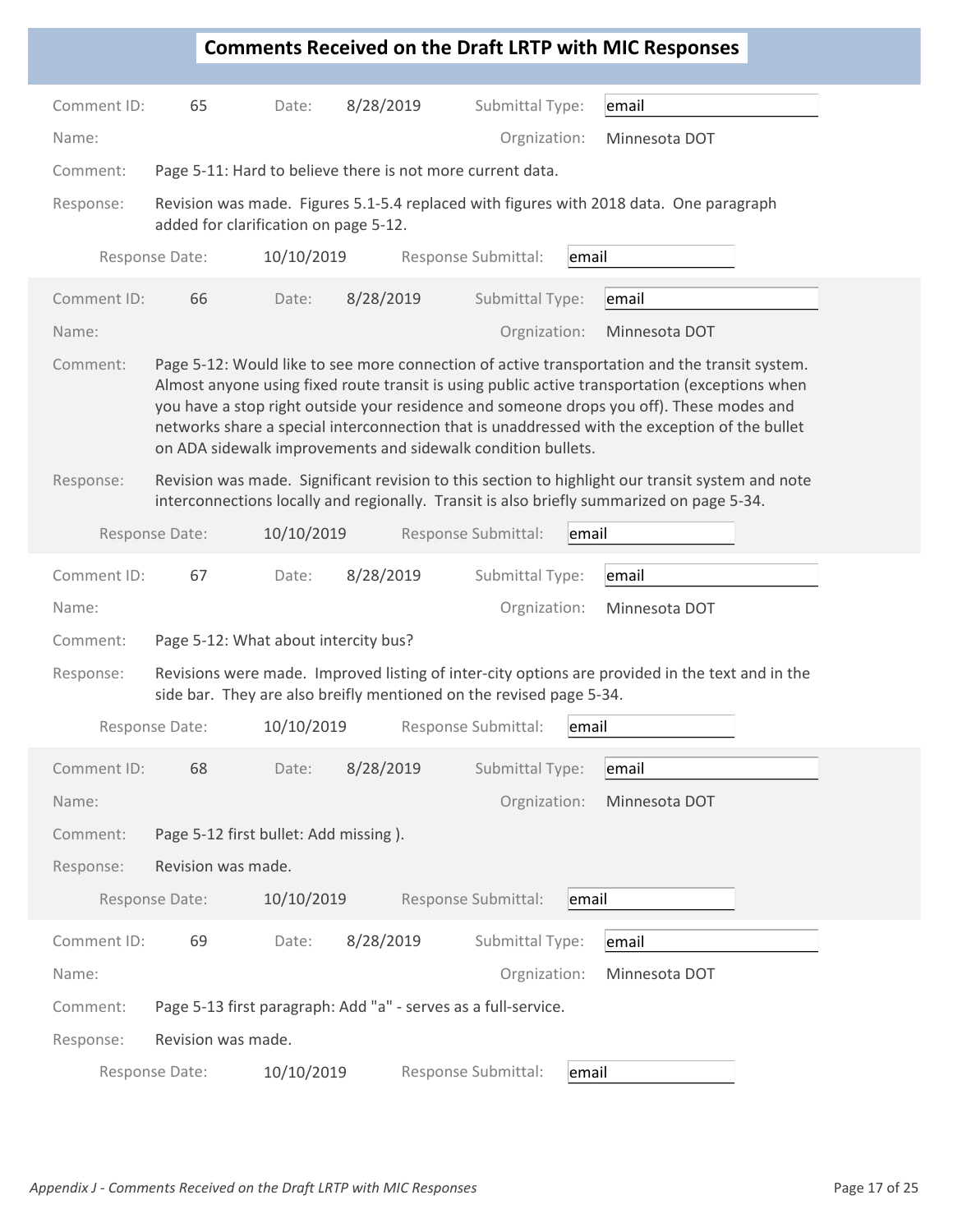|             |                      |                                                     |                                                                    | <b>Comments Received on the Draft LRTP with MIC Responses</b>                                    |
|-------------|----------------------|-----------------------------------------------------|--------------------------------------------------------------------|--------------------------------------------------------------------------------------------------|
|             |                      |                                                     |                                                                    |                                                                                                  |
| Comment ID: | 70                   | Date:                                               | 8/28/2019<br>Submittal Type:                                       | email                                                                                            |
| Name:       |                      |                                                     | Orgnization:                                                       | Minnesota DOT                                                                                    |
| Comment:    |                      |                                                     | Page 5-13 second paragraph: Delete "Minn." and "Wis."              |                                                                                                  |
| Response:   | Revisions were made. |                                                     |                                                                    |                                                                                                  |
|             | Response Date:       | 10/10/2019                                          | Response Submittal:                                                | email                                                                                            |
| Comment ID: | 71                   | Date:                                               | 8/28/2019<br>Submittal Type:                                       | email                                                                                            |
| Name:       |                      |                                                     | Orgnization:                                                       | Minnesota DOT                                                                                    |
| Comment:    |                      |                                                     |                                                                    | Page 5-16 last paragraph: Urban minor collectors are eligible. Rural minor collectors are not.   |
| Response:   | Revision was made.   |                                                     |                                                                    |                                                                                                  |
|             | Response Date:       | 10/10/2019                                          | Response Submittal:                                                | email                                                                                            |
| Comment ID: | 72                   | Date:                                               | 8/28/2019<br>Submittal Type:                                       | email                                                                                            |
| Name:       |                      |                                                     | Orgnization:                                                       | Minnesota DOT                                                                                    |
| Comment:    |                      |                                                     | Page 5-18: Where's a discussion of transit performance?            |                                                                                                  |
| Response:   |                      |                                                     |                                                                    | Revision was made. Transit system and performance language in Chapter 5 was rewritten            |
|             |                      | and/or reorganized to provide a better explanation. |                                                                    |                                                                                                  |
|             | Response Date:       | 10/10/2019                                          | Response Submittal:                                                | email                                                                                            |
| Comment ID: | 73                   | Date:                                               | 8/28/2019<br>Submittal Type:                                       | email                                                                                            |
| Name:       |                      |                                                     | Orgnization:                                                       | Minnesota DOT                                                                                    |
| Comment:    |                      | Page 5-21: Pg 5-21 and 5-22 seem to be reversed.    |                                                                    |                                                                                                  |
| Response:   | Revision was made.   |                                                     |                                                                    |                                                                                                  |
|             | Response Date:       | 10/10/2019                                          | Response Submittal:                                                | email                                                                                            |
| Comment ID: | 74                   | Date:                                               | 8/28/2019<br>Submittal Type:                                       | email                                                                                            |
| Name:       |                      |                                                     | Orgnization:                                                       | Minnesota DOT                                                                                    |
| Comment:    |                      |                                                     | Page 5-30 title: Aren't these DTA targets? Not MN and WI targets?  |                                                                                                  |
| Response:   | Revision was made.   |                                                     |                                                                    |                                                                                                  |
|             | Response Date:       | 10/10/2019                                          | Response Submittal:                                                | email                                                                                            |
| Comment ID: | 75                   | Date:                                               | 8/28/2019<br>Submittal Type:                                       | email                                                                                            |
| Name:       |                      |                                                     | Orgnization:                                                       | Minnesota DOT                                                                                    |
| Comment:    |                      | Page 5-31: What about transit?                      |                                                                    |                                                                                                  |
| Response:   |                      |                                                     |                                                                    | Significant revisions to the transit section on pages 5-13 and 5-14, as well as revision on page |
|             |                      |                                                     | 5-34 better highlight transit and shuttle service in the MIC area. |                                                                                                  |
|             | Response Date:       | 10/10/2019                                          | Response Submittal:                                                | email                                                                                            |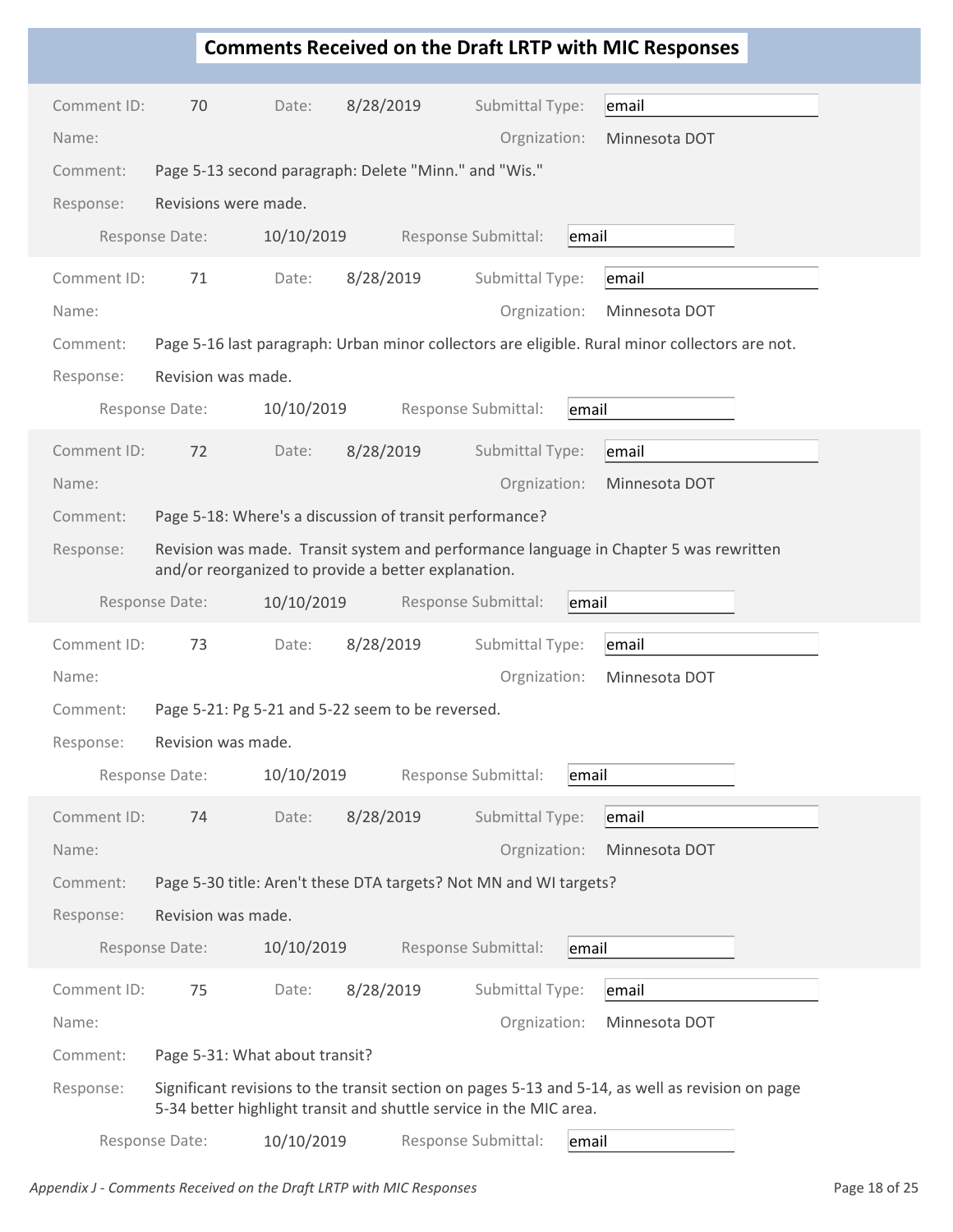## **Comments Received on the Draft LRTP with MIC Responses** Comment ID: 76 Date: 8/28/2019 Submittal Type: Name: Orgnization: Minnesota DOT Comment: Page 6-3 first paragraph: Not per page 1-5 - there's a \$1.1B surplus. Response: Better explanation of expeditures, revenues, and fiscal constraint has been provided in Chapter 1, 3, 4, and 6. Response Date: 10/10/2019 Response Submittal: email email Comment ID: 77 Date: 8/28/2019 Submittal Type: Name: Orgnization: Minnesota DOT Comment: Page 6-5 Figure 6.1: Difficult to read the legend. Response: Figure 6.1 was corrected to coordinate with the project lists and enlarged to be more legible. Response Date: 10/10/2019 Response Submittal: email email Comment ID: 78 Date: 8/28/2019 Submittal Type: Name: Orgnization: Minnesota DOT Comment: Page 6-6 sidebar: What about state gas taxes and other fees/revenue? Response: Revision was made. Response Date: 10/10/2019 Response Submittal: email email Comment ID: 79 Date: 8/28/2019 Submittal Type: Name: Orgnization: Minnesota DOT Comment: Page 6-7 first paragraph: In 2.00%, suspect these are "O's" and not zeroes. Response: Revision was made. Response Date:  $10/10/2019$  Response Submittal: email email Comment ID: 80 Date: 8/28/2019 Submittal Type: Name: Orgnization: Minnesota DOT Comment: Page 6-7 last paragraph: How can it currently exist if the data is five years old? Response: Revisions were made to address this concern. Explanations of why 2014 data was used were provided, as well as reasons why improvements since then can be expected. Some 2018 data was included. Response Date: 10/10/2019 Response Submittal: email email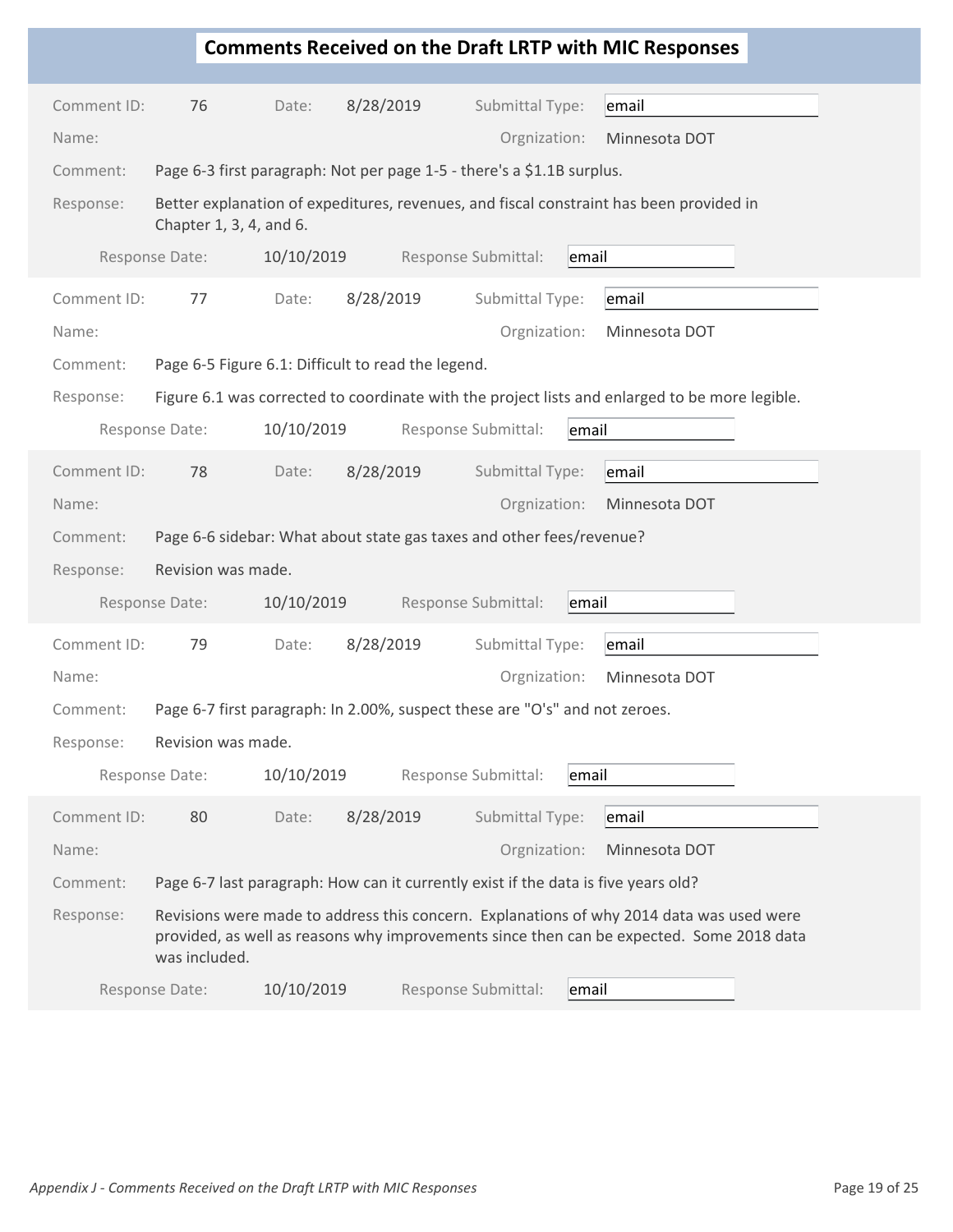|                                                                                                                       |                               |                                                                 |           |                     |       | <b>Comments Received on the Draft LRTP with MIC Responses</b>                                                                                                                                                                                                                                                                                                                            |  |
|-----------------------------------------------------------------------------------------------------------------------|-------------------------------|-----------------------------------------------------------------|-----------|---------------------|-------|------------------------------------------------------------------------------------------------------------------------------------------------------------------------------------------------------------------------------------------------------------------------------------------------------------------------------------------------------------------------------------------|--|
| Comment ID:                                                                                                           | 81                            | Date:                                                           | 8/28/2019 | Submittal Type:     |       | email                                                                                                                                                                                                                                                                                                                                                                                    |  |
| Name:                                                                                                                 |                               |                                                                 |           | Orgnization:        |       | Minnesota DOT                                                                                                                                                                                                                                                                                                                                                                            |  |
|                                                                                                                       |                               |                                                                 |           |                     |       |                                                                                                                                                                                                                                                                                                                                                                                          |  |
| Comment:                                                                                                              |                               | Page 6-8 sidebar: What is defined as "critical infrastructure"? |           |                     |       |                                                                                                                                                                                                                                                                                                                                                                                          |  |
| Response:                                                                                                             |                               | Definition of "critical infrastructure" was added.              |           |                     |       |                                                                                                                                                                                                                                                                                                                                                                                          |  |
|                                                                                                                       | Response Date:                | 10/10/2019                                                      |           | Response Submittal: | email |                                                                                                                                                                                                                                                                                                                                                                                          |  |
| Comment ID:                                                                                                           | 82                            | Date:                                                           | 8/28/2019 | Submittal Type:     |       | email                                                                                                                                                                                                                                                                                                                                                                                    |  |
| Name:                                                                                                                 |                               |                                                                 |           | Orgnization:        |       | Minnesota DOT                                                                                                                                                                                                                                                                                                                                                                            |  |
| Page 6-9 first paragraph: Change WISDOT to WisDOT. This occurs numerous times throughout<br>Comment:<br>this chapter. |                               |                                                                 |           |                     |       |                                                                                                                                                                                                                                                                                                                                                                                          |  |
| Response:                                                                                                             | Revisions were made.          |                                                                 |           |                     |       |                                                                                                                                                                                                                                                                                                                                                                                          |  |
|                                                                                                                       | Response Date:                | 10/10/2019                                                      |           | Response Submittal: | email |                                                                                                                                                                                                                                                                                                                                                                                          |  |
| Comment ID:                                                                                                           | 83                            | Date:                                                           | 8/28/2019 | Submittal Type:     |       | email                                                                                                                                                                                                                                                                                                                                                                                    |  |
| Name:                                                                                                                 |                               |                                                                 |           | Orgnization:        |       | Minnesota DOT                                                                                                                                                                                                                                                                                                                                                                            |  |
| Comment:                                                                                                              | there is likely a bigger gap. |                                                                 |           |                     |       | Page 6-9: What about O&M needs? Do the estimated revenues include O&M needs? If no,                                                                                                                                                                                                                                                                                                      |  |
| Response:                                                                                                             |                               | Revisions were made. See Page 6-11 and Figures 6.2 and 6.7.     |           |                     |       |                                                                                                                                                                                                                                                                                                                                                                                          |  |
|                                                                                                                       | Response Date:                | 10/10/2019                                                      |           | Response Submittal: | email |                                                                                                                                                                                                                                                                                                                                                                                          |  |
| Comment ID:                                                                                                           | 84                            | Date:                                                           | 8/28/2019 | Submittal Type:     |       | email                                                                                                                                                                                                                                                                                                                                                                                    |  |
| Name:                                                                                                                 |                               |                                                                 |           | Orgnization:        |       | Minnesota DOT                                                                                                                                                                                                                                                                                                                                                                            |  |
| Comment:                                                                                                              |                               |                                                                 |           |                     |       | Page 6-11 notes: #2 and #4 do not show fiscal constraint. Need to explain why these funds are<br>assumed/reasonably expected. Is there a previous history of receiving the funds/grants?                                                                                                                                                                                                 |  |
| Response:                                                                                                             |                               | Chapter 6, as well as Chapters 1, 3, and 4.                     |           |                     |       | Better explanation of expeditures, revenues, and fiscal constraint has been provided in                                                                                                                                                                                                                                                                                                  |  |
|                                                                                                                       | Response Date:                | 10/10/2019                                                      |           | Response Submittal: | email |                                                                                                                                                                                                                                                                                                                                                                                          |  |
| Comment ID:                                                                                                           | 85                            | Date:                                                           | 8/28/2019 | Submittal Type:     |       | email                                                                                                                                                                                                                                                                                                                                                                                    |  |
| Name:                                                                                                                 |                               |                                                                 |           | Orgnization:        |       | Minnesota DOT                                                                                                                                                                                                                                                                                                                                                                            |  |
| Comment:                                                                                                              | also hints at roadways.       |                                                                 |           |                     |       | Chapter 6 Project Lists: Page 6-4 provides project type definitions, yet these project types are<br>not always listed. For example, Twin Ports Interchange is not a project type. Neither is<br>intersection control, ITS, etc. O&M is shown for transit but not roadways, yet the definition                                                                                            |  |
| Response:                                                                                                             |                               | type has been provided in Chapter 6.                            |           |                     |       | Revisions have been made. The project type list and definitions in chapter 6 have been<br>revised to reflect what is in the project lists. Project type in the project lists have been<br>provided by and/or confirmed as appropriate by the jurisidictions. Figure 6.1 has been revised<br>with what is in the project lists. An explanation of the Twin Ports Interchange as a project |  |
|                                                                                                                       | Response Date:                | 10/10/2019                                                      |           | Response Submittal: | email |                                                                                                                                                                                                                                                                                                                                                                                          |  |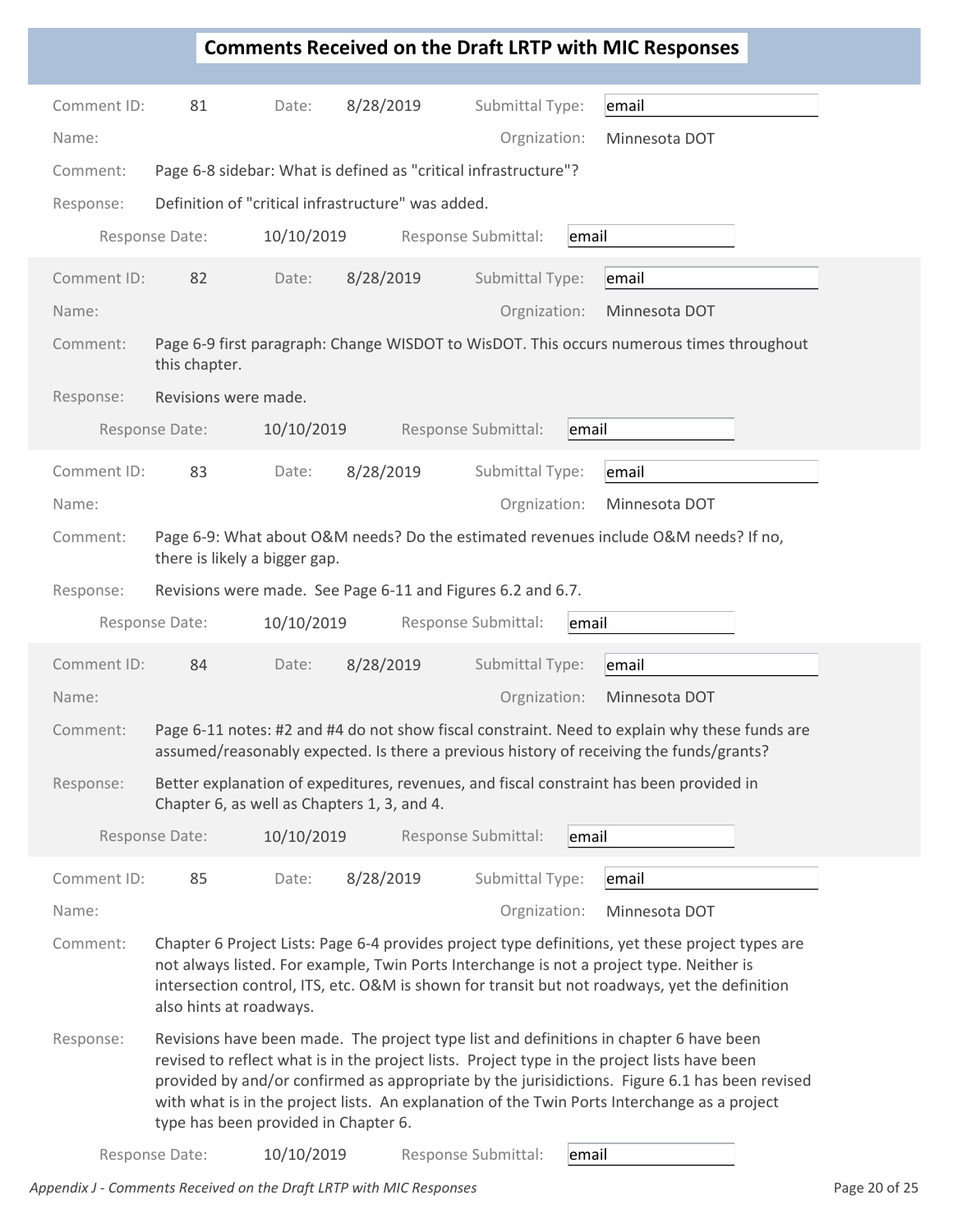|             |                       |                                                        |           |                                                                    | <b>Comments Received on the Draft LRTP with MIC Responses</b>                                                                                                                              |
|-------------|-----------------------|--------------------------------------------------------|-----------|--------------------------------------------------------------------|--------------------------------------------------------------------------------------------------------------------------------------------------------------------------------------------|
| Comment ID: | 86                    | Date:                                                  | 8/28/2019 | Submittal Type:                                                    | email                                                                                                                                                                                      |
| Name:       |                       |                                                        |           | Orgnization:                                                       | Minnesota DOT                                                                                                                                                                              |
| Comment:    |                       | Page 6-34 first paragraph: "was" not "were".           |           |                                                                    |                                                                                                                                                                                            |
| Response:   | Revision was made.    |                                                        |           |                                                                    |                                                                                                                                                                                            |
|             | Response Date:        | 10/10/2019                                             |           | Response Submittal:                                                | email                                                                                                                                                                                      |
| Comment ID: | 87                    | Date:                                                  | 8/28/2019 | Submittal Type:                                                    | email                                                                                                                                                                                      |
| Name:       |                       |                                                        |           | Orgnization:                                                       | Minnesota DOT                                                                                                                                                                              |
| Comment:    | plan so far.          |                                                        |           |                                                                    | Page 6-34 third paragraph: What thresholds were used? This should be discussed in the text.<br>Also need to discuss the area's minority populations since there has been discussion in the |
| Response:   | sidebar on page 6-38. |                                                        |           |                                                                    | Revisions were made. Appropriate population demographic information was added to the                                                                                                       |
|             | Response Date:        | 10/10/2019                                             |           | Response Submittal:                                                | email                                                                                                                                                                                      |
| Comment ID: | 88                    | Date:                                                  | 8/28/2019 | Submittal Type:                                                    | email                                                                                                                                                                                      |
| Name:       |                       |                                                        |           | Orgnization:                                                       | Minnesota DOT                                                                                                                                                                              |
| Comment:    |                       |                                                        |           | Chapter 6 Map 6.1: Missing map legend. What is this map showing?   |                                                                                                                                                                                            |
| Response:   | Revision was made.    |                                                        |           |                                                                    |                                                                                                                                                                                            |
|             | Response Date:        | 10/10/2019                                             |           | Response Submittal:                                                | email                                                                                                                                                                                      |
| Comment ID: | 89                    | Date:                                                  | 8/28/2019 | Submittal Type:                                                    | email                                                                                                                                                                                      |
| Name:       |                       |                                                        |           | Orgnization:                                                       | Minnesota DOT                                                                                                                                                                              |
| Comment:    |                       |                                                        |           | Page 6-36 last paragraph: This doesn't mean there are no concerns. |                                                                                                                                                                                            |
| Response:   |                       | received thus far, during the development of the plan. |           |                                                                    | We agree. Our language does not indicate there are no problems, only that none have been                                                                                                   |
|             | Response Date:        | 10/10/2019                                             |           | Response Submittal:                                                | email                                                                                                                                                                                      |
| Comment ID: | 90                    | Date:                                                  | 8/28/2019 | Submittal Type:                                                    | email                                                                                                                                                                                      |
| Name:       |                       |                                                        |           | Orgnization:                                                       | Minnesota DOT                                                                                                                                                                              |
| Comment:    |                       | Page 7-12 first paragraph: 2045                        |           |                                                                    |                                                                                                                                                                                            |
| Response:   | Revision was made.    |                                                        |           |                                                                    |                                                                                                                                                                                            |
|             | Response Date:        | 10/10/2019                                             |           | Response Submittal:                                                | email                                                                                                                                                                                      |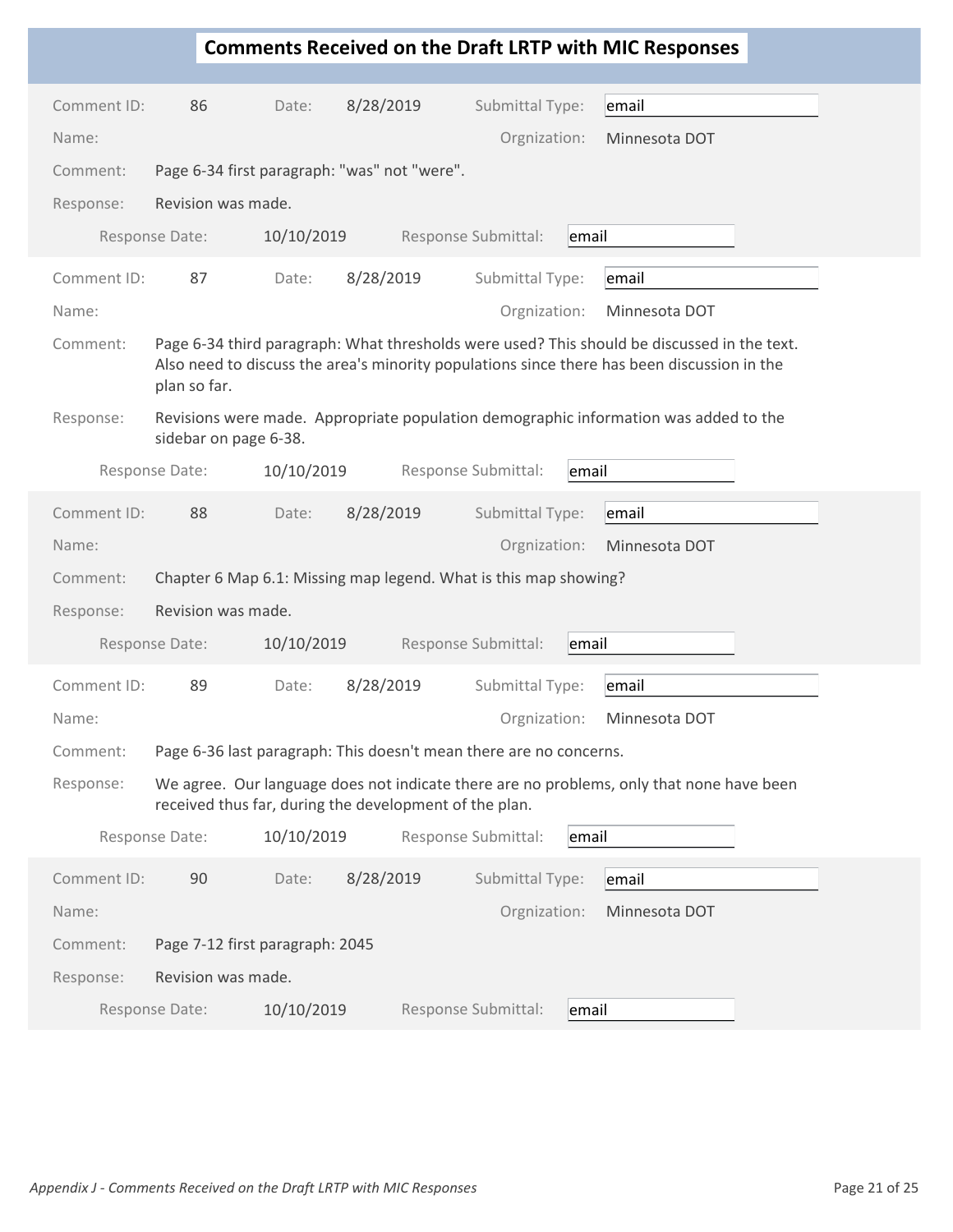|             |                    |                                                                                  |           |                     |       | <b>Comments Received on the Draft LRTP with MIC Responses</b>                            |
|-------------|--------------------|----------------------------------------------------------------------------------|-----------|---------------------|-------|------------------------------------------------------------------------------------------|
| Comment ID: | 91                 | Date:                                                                            | 8/28/2019 | Submittal Type:     |       | email                                                                                    |
| Name:       |                    |                                                                                  |           | Orgnization:        |       | Minnesota DOT                                                                            |
| Comment:    |                    | Page 7-12 first paragraph: and WisDOT                                            |           |                     |       |                                                                                          |
| Response:   | Revision was made. |                                                                                  |           |                     |       |                                                                                          |
|             | Response Date:     | 10/10/2019                                                                       |           | Response Submittal: | email |                                                                                          |
| Comment ID: | 92                 | Date:                                                                            | 8/28/2019 | Submittal Type:     |       | email                                                                                    |
| Name:       |                    |                                                                                  |           | Orgnization:        |       | Minnesota DOT                                                                            |
| Comment:    |                    | Page 7-13 sidebar: Change to singular - The tribe does not.                      |           |                     |       |                                                                                          |
| Response:   | Revision was made. |                                                                                  |           |                     |       |                                                                                          |
|             | Response Date:     | 10/10/2019                                                                       |           | Response Submittal: | email |                                                                                          |
| Comment ID: | 93                 | Date:                                                                            | 8/28/2019 | Submittal Type:     |       | email                                                                                    |
| Name:       |                    |                                                                                  |           | Orgnization:        |       | Minnesota DOT                                                                            |
| Comment:    |                    | Page 8-2 first paragraph: Update plan name.                                      |           |                     |       |                                                                                          |
| Response:   | Revision was made. |                                                                                  |           |                     |       |                                                                                          |
|             | Response Date:     | 10/10/2019                                                                       |           | Response Submittal: | email |                                                                                          |
| Comment ID: | 94                 | Date:                                                                            | 8/28/2019 | Submittal Type:     |       | email                                                                                    |
| Name:       |                    |                                                                                  |           | Orgnization:        |       | Minnesota DOT                                                                            |
| Comment:    |                    | Page 8-8 first paragraph: Put plan name in italics.                              |           |                     |       |                                                                                          |
| Response:   | Revision was made. |                                                                                  |           |                     |       |                                                                                          |
|             | Response Date:     | 10/10/2019                                                                       |           | Response Submittal: | email |                                                                                          |
| Comment ID: | 95                 | Date:                                                                            | 8/28/2019 | Submittal Type:     |       | email                                                                                    |
| Name:       |                    |                                                                                  |           | Orgnization:        |       | Minnesota DOT                                                                            |
| Comment:    |                    | renaming section to Minnesota Transportation Plans.                              |           |                     |       | Page 8-10 third paragraph: Not all of the plans listed are modal or long range. Consider |
| Response:   | Revision was made. |                                                                                  |           |                     |       |                                                                                          |
|             | Response Date:     | 10/10/2019                                                                       |           | Response Submittal: | email |                                                                                          |
|             |                    |                                                                                  |           |                     |       |                                                                                          |
| Comment ID: | 96                 | Date:                                                                            | 8/28/2019 | Submittal Type:     |       | email                                                                                    |
| Name:       |                    |                                                                                  |           | Orgnization:        |       | Minnesota DOT                                                                            |
| Comment:    |                    | Page 8-12 fourth paragraph: Check with District - perhaps should reference CHIP. |           |                     |       |                                                                                          |
| Response:   | No action needed.  |                                                                                  |           |                     |       |                                                                                          |
|             | Response Date:     | 10/10/2019                                                                       |           | Response Submittal: | email |                                                                                          |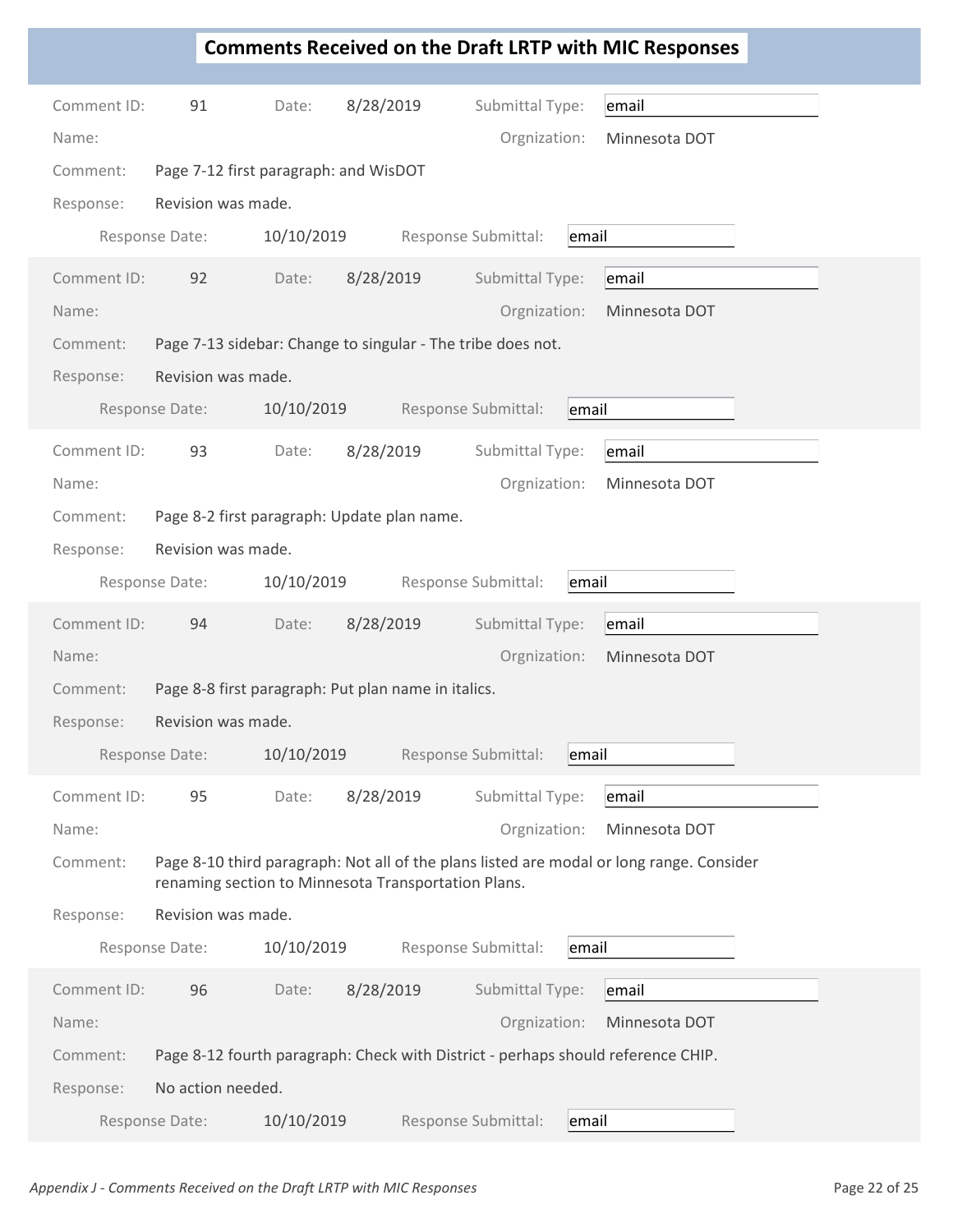|                      |                                                                                                                                                                                                                                                                                                                                                                                                                                   |                                                                                                                                           |           |                                 |       | <b>Comments Received on the Draft LRTP with MIC Responses</b>                                                                                                                 |  |
|----------------------|-----------------------------------------------------------------------------------------------------------------------------------------------------------------------------------------------------------------------------------------------------------------------------------------------------------------------------------------------------------------------------------------------------------------------------------|-------------------------------------------------------------------------------------------------------------------------------------------|-----------|---------------------------------|-------|-------------------------------------------------------------------------------------------------------------------------------------------------------------------------------|--|
| Comment ID:          | 97                                                                                                                                                                                                                                                                                                                                                                                                                                | Date:                                                                                                                                     | 8/28/2019 | Submittal Type:                 |       | email                                                                                                                                                                         |  |
| Name:                |                                                                                                                                                                                                                                                                                                                                                                                                                                   |                                                                                                                                           |           | Orgnization:                    |       | Minnesota DOT                                                                                                                                                                 |  |
| Comment:             |                                                                                                                                                                                                                                                                                                                                                                                                                                   | link - see Minnesotago.org for list of all current plan links.                                                                            |           |                                 |       | Page 8-12 seventh paragraph: Current rail plan is called Minnesota State Rail Plan. Update                                                                                    |  |
| Response:            | Revision was made.                                                                                                                                                                                                                                                                                                                                                                                                                |                                                                                                                                           |           |                                 |       |                                                                                                                                                                               |  |
|                      | Response Date:                                                                                                                                                                                                                                                                                                                                                                                                                    | 10/10/2019                                                                                                                                |           | Response Submittal:             | email |                                                                                                                                                                               |  |
| Comment ID:<br>Name: | 98                                                                                                                                                                                                                                                                                                                                                                                                                                | Date:                                                                                                                                     | 8/28/2019 | Submittal Type:<br>Orgnization: |       | email<br>Minnesota DOT                                                                                                                                                        |  |
| Comment:             |                                                                                                                                                                                                                                                                                                                                                                                                                                   | Page 8-13: Add the Port and Waterways Plan.<br>http://www.dot.state.mn.us/ofrw/waterways/pwp.html                                         |           |                                 |       |                                                                                                                                                                               |  |
| Response:            | Revision was made.                                                                                                                                                                                                                                                                                                                                                                                                                |                                                                                                                                           |           |                                 |       |                                                                                                                                                                               |  |
|                      | Response Date:                                                                                                                                                                                                                                                                                                                                                                                                                    | 10/10/2019                                                                                                                                |           | Response Submittal:             | email |                                                                                                                                                                               |  |
| Comment ID:          | 99                                                                                                                                                                                                                                                                                                                                                                                                                                | Date:                                                                                                                                     | 8/28/2019 | Submittal Type:                 |       | email                                                                                                                                                                         |  |
| Name:                |                                                                                                                                                                                                                                                                                                                                                                                                                                   |                                                                                                                                           |           | Orgnization:                    |       | Minnesota DOT                                                                                                                                                                 |  |
| Comment:             | Page 8-13: Add the Minnesota Statewide Regional ITS Architecture Plan. A potential summary<br>could be: The 2018 plan provides a common framework for the planning, design,<br>implementation, integration and operation of ITS throughout the state. It reflects the state's<br>compliance with the National ITS Architecture and supports system integration and<br>coordination between different transportation stakeholders. |                                                                                                                                           |           |                                 |       |                                                                                                                                                                               |  |
| Response:            | Revision was made.                                                                                                                                                                                                                                                                                                                                                                                                                |                                                                                                                                           |           |                                 |       |                                                                                                                                                                               |  |
|                      | Response Date:                                                                                                                                                                                                                                                                                                                                                                                                                    | 10/10/2019                                                                                                                                |           | Response Submittal:             | email |                                                                                                                                                                               |  |
| Comment ID:          | 100                                                                                                                                                                                                                                                                                                                                                                                                                               | Date:                                                                                                                                     | 8/28/2019 | Submittal Type:                 |       | email                                                                                                                                                                         |  |
| Name:                |                                                                                                                                                                                                                                                                                                                                                                                                                                   |                                                                                                                                           |           | Orgnization:                    |       | Minnesota DOT                                                                                                                                                                 |  |
| Comment:             |                                                                                                                                                                                                                                                                                                                                                                                                                                   | improvements in bicycle facilities throughout the entirety of District 1.<br>https://www.dot.state.mn.us/bike/district-bicycle-plans.html |           |                                 |       | Page 8-13 second paragraph: ecommend adding MnDOT District 1 Bike Plan as another<br>Minnesota Modal plan. The D1 bike plan identifies bicycle investment routes for targeted |  |
| Response:            | Revision was made.                                                                                                                                                                                                                                                                                                                                                                                                                |                                                                                                                                           |           |                                 |       |                                                                                                                                                                               |  |
|                      | Response Date:                                                                                                                                                                                                                                                                                                                                                                                                                    | 10/10/2019                                                                                                                                |           | Response Submittal:             | email |                                                                                                                                                                               |  |
| Comment ID:          | 101                                                                                                                                                                                                                                                                                                                                                                                                                               | Date:                                                                                                                                     | 8/28/2019 | Submittal Type:                 |       | email                                                                                                                                                                         |  |
| Name:                |                                                                                                                                                                                                                                                                                                                                                                                                                                   |                                                                                                                                           |           | Orgnization:                    |       | Minnesota DOT                                                                                                                                                                 |  |
| Comment:             |                                                                                                                                                                                                                                                                                                                                                                                                                                   | Page 8-13 fourth paragraphs: Different font size?                                                                                         |           |                                 |       |                                                                                                                                                                               |  |
| Response:            | Revision was made.                                                                                                                                                                                                                                                                                                                                                                                                                |                                                                                                                                           |           |                                 |       |                                                                                                                                                                               |  |
|                      | Response Date:                                                                                                                                                                                                                                                                                                                                                                                                                    | 10/10/2019                                                                                                                                |           | Response Submittal:             | email |                                                                                                                                                                               |  |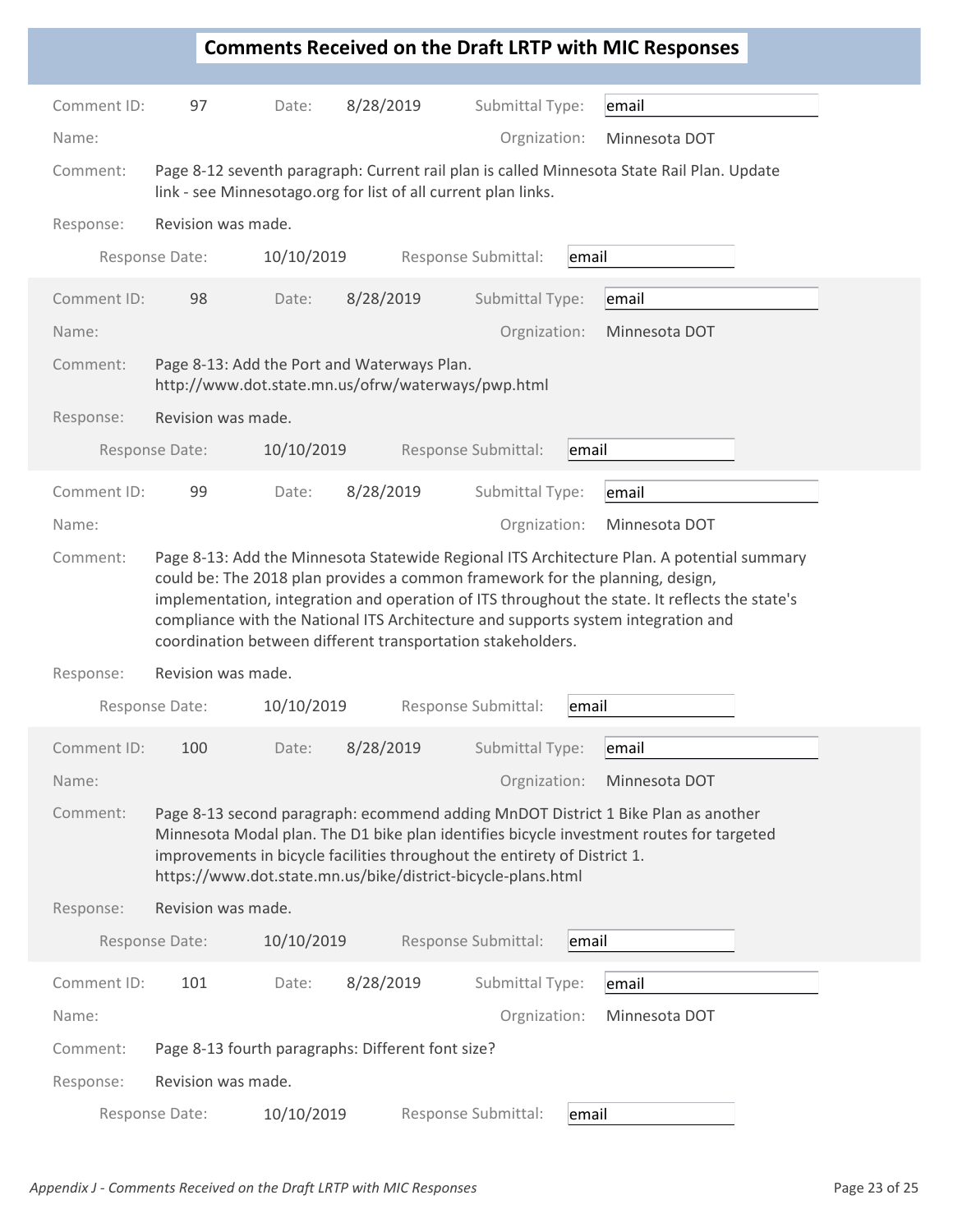|             |                    |                                                                          |           |                     |       | <b>Comments Received on the Draft LRTP with MIC Responses</b>                                                                                                                      |
|-------------|--------------------|--------------------------------------------------------------------------|-----------|---------------------|-------|------------------------------------------------------------------------------------------------------------------------------------------------------------------------------------|
| Comment ID: | 102                | Date:                                                                    | 8/28/2019 | Submittal Type:     |       | email                                                                                                                                                                              |
| Name:       |                    |                                                                          |           | Orgnization:        |       | Minnesota DOT                                                                                                                                                                      |
| Comment:    |                    |                                                                          |           |                     |       | Page 8-13 sixth paragraph: Why are WisDOT plan titles italicized and MnDOT plans are not?                                                                                          |
| Response:   | Revision was made. |                                                                          |           |                     |       |                                                                                                                                                                                    |
|             | Response Date:     | 10/10/2019                                                               |           | Response Submittal: | email |                                                                                                                                                                                    |
| Comment ID: | 103                | Date:                                                                    | 8/28/2019 | Submittal Type:     |       | email                                                                                                                                                                              |
| Name:       |                    |                                                                          |           | Orgnization:        |       | Minnesota DOT                                                                                                                                                                      |
| Comment:    |                    |                                                                          |           |                     |       | Apendix E Page 5: If intended to reflect 2018 conditions, why is 2015 ACS data being used?                                                                                         |
| Response:   |                    | Revised. 2018 changed to "as current conditions as reasonably possible". |           |                     |       |                                                                                                                                                                                    |
|             | Response Date:     | 10/10/2019                                                               |           | Response Submittal: | email |                                                                                                                                                                                    |
| Comment ID: | 104                | Date:                                                                    | 8/28/2019 | Submittal Type:     |       | email                                                                                                                                                                              |
| Name:       |                    |                                                                          |           | Orgnization:        |       | Minnesota DOT                                                                                                                                                                      |
| Comment:    | and 2003.          |                                                                          |           |                     |       | Appendix E Page 7 first paragraph: The study defined millennials as those born between 1982                                                                                        |
| Response:   | Revision was made. |                                                                          |           |                     |       |                                                                                                                                                                                    |
|             | Response Date:     | 10/10/2019                                                               |           | Response Submittal: | email |                                                                                                                                                                                    |
| Comment ID: | 105                | Date:                                                                    | 8/28/2019 | Submittal Type:     |       | email                                                                                                                                                                              |
| Name:       |                    |                                                                          |           | Orgnization:        |       | Minnesota DOT                                                                                                                                                                      |
| Comment:    |                    | Appendix E Page 7 Table 4: Since the plan is to 2045, why include 2050?  |           |                     |       |                                                                                                                                                                                    |
| Response:   |                    | have the aging bubble earlier than the state and nation.                 |           |                     |       | It hurts nothing to include 2050 data AND helps to show how the MIC area is anticipated to                                                                                         |
|             | Response Date:     | 10/10/2019                                                               |           | Response Submittal: | email |                                                                                                                                                                                    |
| Comment ID: | 106                | Date:                                                                    | 8/28/2019 | Submittal Type:     |       | email                                                                                                                                                                              |
| Name:       |                    |                                                                          |           | Orgnization:        |       | Minnesota DOT                                                                                                                                                                      |
| Comment:    |                    |                                                                          |           |                     |       | Appendix E Map E-1: Need consistency in ACS data. Some is referencing 2016 and others 2015.                                                                                        |
| Response:   |                    | using 2015 data presumably for the same reason.                          |           |                     |       | All maps use 2016 data. At the time maps were prepared there was not 2017 or 2018 data<br>available. Further our consultants prepared our trends document (essentially Appendix E) |
|             | Response Date:     | 10/10/2019                                                               |           | Response Submittal: | email |                                                                                                                                                                                    |